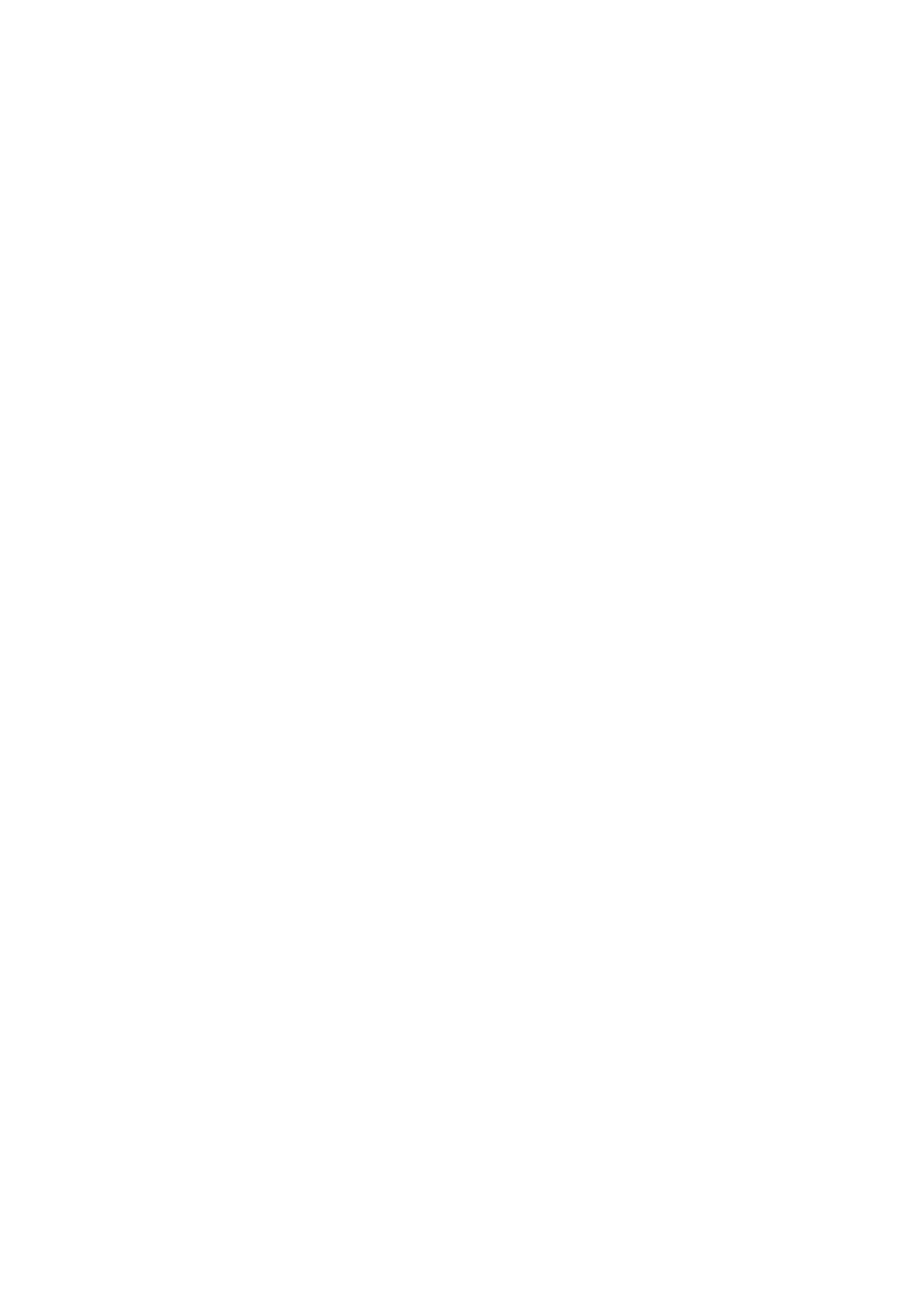## **Hall Hire Fees (Regular Hire)**

| Room                       | <b>Hourly Rate</b> |
|----------------------------|--------------------|
| <b>Main Hall</b>           | £10**              |
| <b>Hilton Room</b>         | £8**               |
| Extension (Nursery)        | £8**               |
| Bar area                   | $£7**$             |
| Combination of any 2 rooms | £15**              |
| Use of kitchen             | $£2*$              |

\*Hourly charge for kitchen is in addition to any of the above room rates e.g. main hall + kitchen = £12 per hour

\*\*Minimum booking 1.5hrs to allow for arrival (setting up) and departure (clearing away)

### **Discounts**

10% for regular booking (6 or more classes/sessions or repeat booking of less frequent event made at the time of the event)

10% for bookings 9am – 4pm, Monday – Friday + free use of the kitchen

\*\*\*Only one discount may be applied per booking\*\*\*

### **Weekend charges**

Normal hourly charges will apply but as we are a licensed premises, your event must have a strict 'no alcohol' policy or corkage must be paid in advance, as per our terms and conditions overleaf.

Overnight events can be accommodated by special arrangement and subject to availability.

- Includes access to the whole venue, including changing rooms
- Includes optional camping field. Please note we are unable to provide sanitary waste disposal and therefore all sanitary waste must be removed from the site for disposal.
- **Economical rate of £250 per 24-hour period** e.g. 5pm Friday 5pm Sunday = £500

*We are happy to provide a bar for your event if required. Please ask to see our bookings pack for bar events which provides details of the packages we offer.*

**Prior to your first day of hire, a member of the Village Hall team will meet with you onsite at a mutually convenient time, to hand over an access card to the building. They will show you where all items are, including kitchen equipment (if applicable) and cleaning materials. They will also provide you with instructions on how to secure the building after your event or activity.**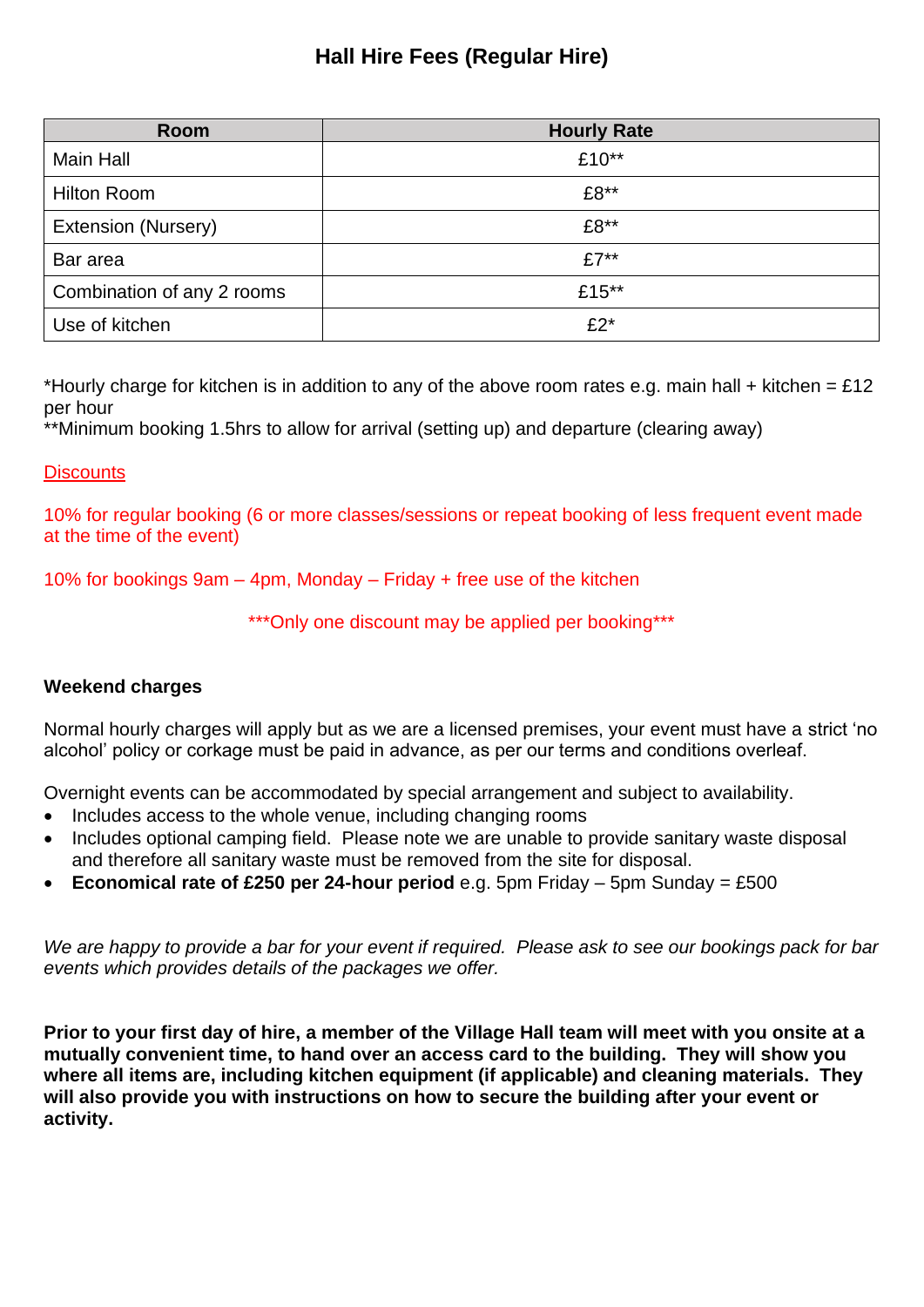- Costs include use of tables and chairs
- Kitchen hire includes use of crockery, cutlery and all kitchen equipment
- Glasses can be provided on request
- We have Wi-Fi within the building, the codes for which can be obtained from the Bookings **Secretary**
- We accept debit and credit cards
- We have 2 first aid kits onsite in the foyer and in the kitchen, as well as a defibrillator outside the front door
- A damage deposit of £100 is required for any bar event or overnight hire of the hall
- Our insurance does not cover high risk items. Please ensure that you have sufficient insurance cover in place for your event or activity
- Our building is a licensed premises, so you cannot bring alcohol onto the site. We are happy to order drinks in for you from our suppliers or a special corkage arrangement can be made. The number of bottles to be brought onto the site must be declared to us 1 week in advance of the event. Current corkage charges are as follows:

| Table wine     | £2.50 per 75cl bottle |
|----------------|-----------------------|
| Sparkling wine | £3.00 per 75cl bottle |
| <b>Pimms</b>   | £7.50 per 70cl bottle |
| <b>Pimms</b>   | £10.00 per 1l bottle  |

- Please contact the Bookings Secretary if you wish to discuss this further
- We are happy to supply glasses for drinks brought in under a corkage agreement
- You are responsible for any damage or breakages that occur during your booking
- **You are expected to leave the hall as you find it – removing waste, sweeping and cleaning as necessary**
- Regular hirers of Swanton Morley Village Hall will be invoiced for hire at the end of the month of hire
- Payment is due within 30 days of the date of the invoice, however, prompt payment is appreciated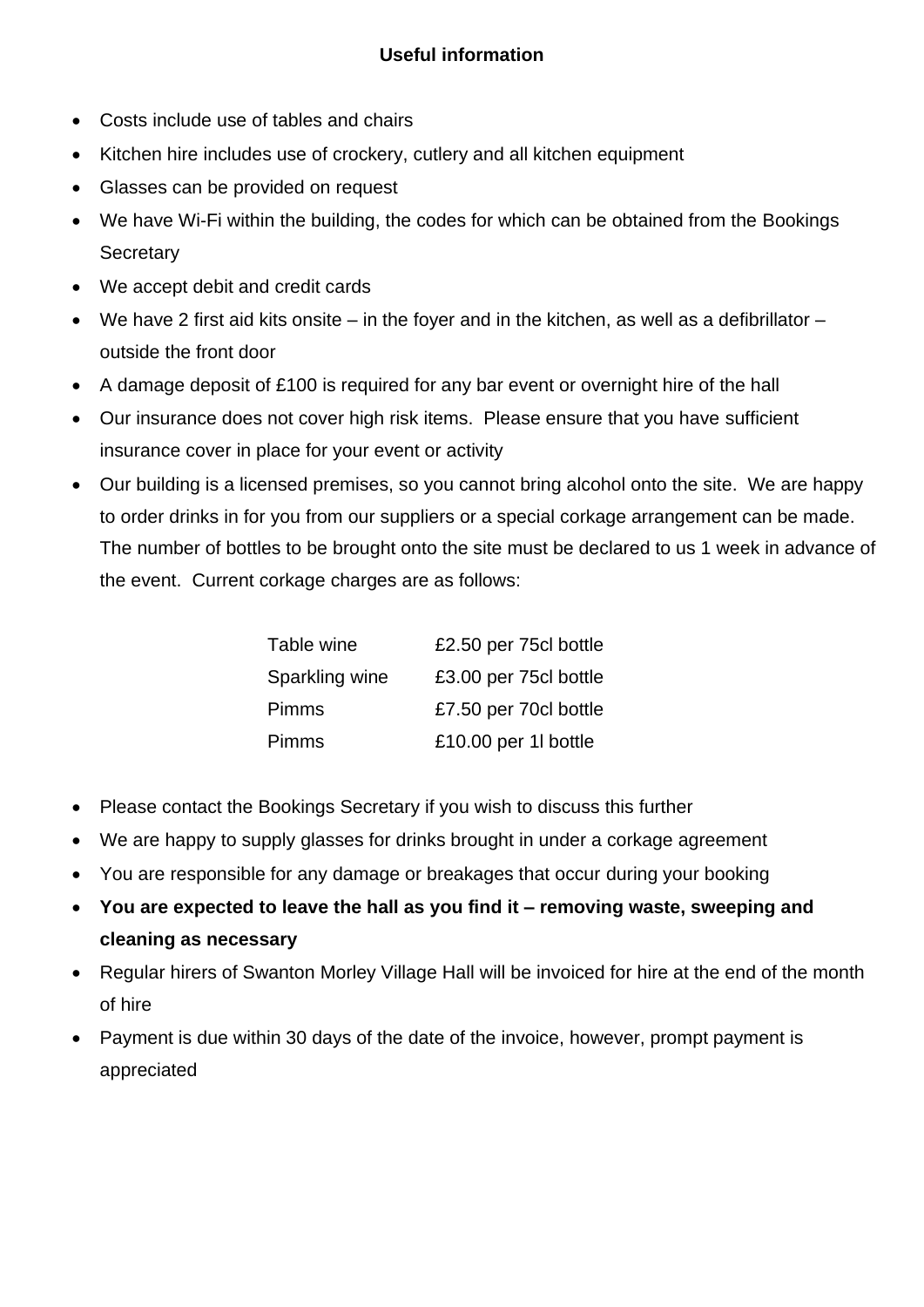## **Conditions of Hire for Regular Hirers**

The following conditions of hire must be read, and the booking form signed before the booking is accepted:

- 1. Bookings can only be made by arrangement with the Bookings Secretary. Tel: 01362 637166 / admin@swantonmorley.org
- 2. Bookings can only be made by persons 18 years or over.
- 3. No date is secure until the completed form has been received and acknowledged.
- 4. Regular hirers of Swanton Morley Village Hall will be invoiced for hire at the end of the month of hire e.g. January hire will be invoiced on or around 31<sup>st</sup> January.
- 5. Unplanned suspension or cancellation of a booking must be notified at least 24 hours in advance, failing which full payment will be due. Exceptions may be made in extenuating circumstances.
- 6. It is the responsibility of the hirer to notify their attendees of any cancellation or suspension.
- 7. Planned suspension or cancellation of a booking must be notified at least 1 month in advance, failing which full payment will be due e.g. Notification would need to be received by 1<sup>st</sup> June for a class that stops for July and August.
- 8. All events must be run in accordance with the licenses of Swanton Morley village Hall. These licenses are on display in the bar and copies can be obtained upon request.
- 9. All codes for entrance door and intruder alarm must be kept confidential by the hirer.
- 10. The entrance card issued remains the property of Swanton Morley Village Hall Trust and must be returned immediately after the last day of hire.
- 11. **No alcohol may be taken into the hall with the exception of a corkage agreement for table wines and entrance drinks.**
- 12. All hirers serving food must abide by basic food safety techniques. These can be found in the kitchen.
- 13. All hirers must appoint a named person to be responsible for fire safety rules observance. This person will be responsible for ensuring that all guests know what to do in the event of a fire. All fire exits are clearly marked, and the fire assembly point is in the car park by the recycle bins. The full fire safety procedures are in the foyer.
- 14. All fire exits are to be kept totally clear of obstructions and impediments.
- 15. Due to the automated smoke detection system in the building, **smoke machines must not be used.**
- 16. **It is the responsibility of each hirer to leave the village hall in a clean and tidy condition.**
- 17. The hall floor and other areas should be swept clean at the end of each period of hire.
- 18. All kitchen items used must be washed up and put away. Surfaces must be wiped with provided disinfectant. This includes the surfaces of tables used.
- 19. Any electrical appliances brought into the building must be Portable Appliance Tested to ensure safety.
- 20. Prior to leaving the building, all lights and heaters must be turned off and all windows and doors shut and locked.
- 21. The alarm must be set on exit of the building in accordance with instructions. The hirer will be liable for any call out charge incurred by our security company if the alarm has not been set properly.
- 22. No smoking or vaping. It is against the law to smoke in these premises and vaping will interfere with our automated smoke detection system.
- 23. No fireworks without prior consent from the Bookings Secretary.
- 24. No sky lanterns or balloons may be released from this premises.
- 25. Nothing may be attached to the walls or the fabric of the building unless authorised by the Bookings Secretary.
- 26. Any damage or breakages should be reported to the Bookings Secretary as soon as possible and will be charged for.
- 27. Please report any accidents to the Bookings Secretary and if any item has been removed from the first aid boxes.
- 28. Hirers are liable on a Public Liability basis for any loss, damage, theft or injury caused as a result of their hire, or by the use of any equipment they introduce. No responsibility will be carried by Swanton Morley Village Hall.
- 29. The hall must be left in the same clean and tidy condition as it was at the start of the hire.
- 30. If any of these conditions are breached, future bookings may not be accepted.
- 31. Swanton Morley Village Hall accepts no responsibility for equipment stored at the Hall. It is the responsibility of the hirer to ensure adequate insurance is in place.
- 32.**Swanton Morley Village Hall works with Norfolk Constabulary and may share information of our bookings in order to prevent crime and disorder. By placing my booking, I acknowledge and accept this.**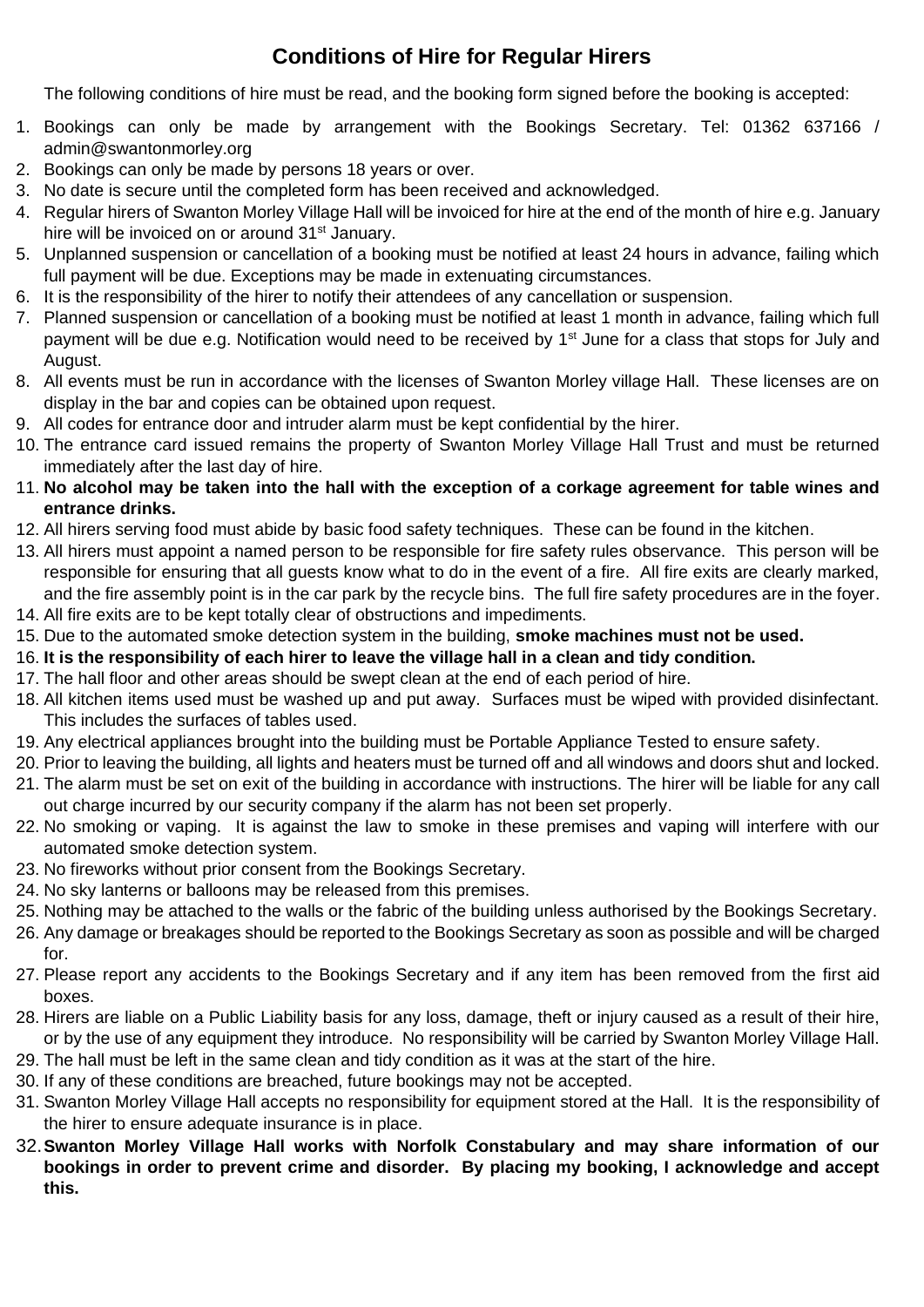## **Regular Hirer's Privacy Notice**

When you hire the Village Hall or hold an event on the Playing Field, the personal information you provide, such as name, address, email address and phone number will be processed and stored so that it is possible to contact you, respond to your correspondence, provide information and send invoices and receipts relating to your hire agreement.

#### **Your personal information will not be shared with any third party without your prior consent.**

#### **The Right to Process Information**

Swanton Morley Village Hall Trust has the right to process information under GDPR Article 6 (1) (a) (b) and (c) when: Processing is with consent of the data subject.

or

Processing is necessary for compliance with a legal obligation.

or

Processing is necessary for the performance of a contract with the data subject or to take steps to enter into a contract.

#### **Information Security**

Swanton Morley Village Hall Trust has a duty of care to ensure the security of your personal data. We make sure that your information is protected from unauthorised access, loss, manipulation, falsification, destruction or unauthorised disclosure. This is done through appropriate technical measures and relevant policies.

We will only keep your data for the purpose it was collected for and only for as long as is necessary. After which it will be deleted.

#### **Your Rights**

#### **Access to Information**

You have the right to request access to the information we have on you. You can do this by contacting our Data Information **Officer** 

#### **Information Correction**

If you believe that the information we have about you is incorrect, you may contact us via any method detailed at the head of this document so that we may update it and keep your data accurate.

#### **Information Deletion**

If you wish Swanton Morley Village Hall Trust to delete the information about you, please contact us via any method detailed at the head of this document.

#### **Right to Object**

If you believe that your data is not being processed for the purpose it has been collected for, you may object by contacting the Data Protection Officer

#### **Rights Related to Automated Decision Making and Profiling**

Swanton Morley Village Hall Trust does not use automated decision making or profiling of personal data.

#### **To Sum Up**

In accordance with the law, we only collect a limited amount of information about you that is necessary for correspondence, information and service provision. We do not use profiling; we do not sell or pass your data to third parties. We do not use your data for purposes other than those specified. We make sure your data is stored securely. We delete all information deemed to be no longer necessary. We constantly review our Privacy Policies to keep them up to date in protecting your data.

#### **Complaints**

If you have a complaint regarding the way your personal data has been processed you may present your complaint to Swanton Morley Village Hall Trust via the Data Information Officer as detailed below, or to the Information Commissioners Office casework@ico.org.uk Tel: 0303 123 1113

The Data Protection Officer can be contacted as follows:

Clerk to Swanton Morley Parish Council Swanton Morley Village Hall, Manns Lane, Swanton Morley, Dereham NR20 4NP Tel: 01362 637166 Email: parishcouncil@swantonmorley.org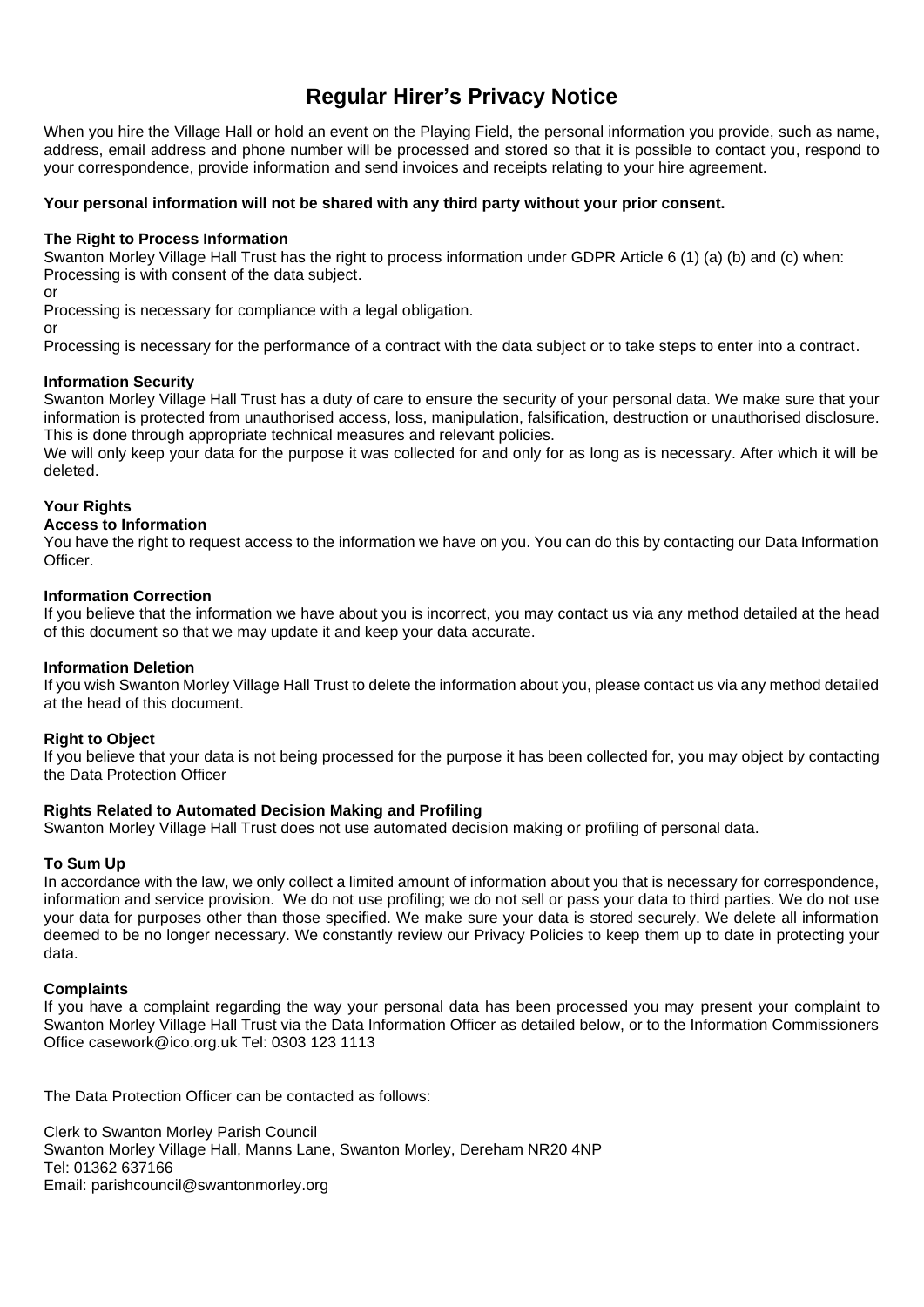# **Booking Form and Agreement for Regular Hirers**

| Name of<br><b>Group/Class/Activity</b>                                                                                         |  |  |                              |                                   |                                      |  |                   |  |
|--------------------------------------------------------------------------------------------------------------------------------|--|--|------------------------------|-----------------------------------|--------------------------------------|--|-------------------|--|
| <b>Name of Contact</b>                                                                                                         |  |  |                              |                                   |                                      |  |                   |  |
| <b>Address</b>                                                                                                                 |  |  |                              |                                   |                                      |  |                   |  |
| <b>Postcode</b>                                                                                                                |  |  |                              | <b>Telephone</b><br><b>Number</b> |                                      |  |                   |  |
| <b>Email</b>                                                                                                                   |  |  |                              |                                   |                                      |  |                   |  |
| Areas required:                                                                                                                |  |  |                              |                                   |                                      |  |                   |  |
| <b>Main Hall</b>                                                                                                               |  |  | <b>Hilton</b><br><b>Room</b> |                                   | <b>Kitchen</b>                       |  | <b>Bar Area</b>   |  |
| <b>Days/Times required:</b>                                                                                                    |  |  |                              |                                   |                                      |  |                   |  |
| <b>Day</b>                                                                                                                     |  |  | <b>Time of Booking</b>       |                                   | <b>Time of</b><br><b>Class/Group</b> |  | (office use) Cost |  |
| <b>Monday</b>                                                                                                                  |  |  |                              |                                   |                                      |  |                   |  |
| <b>Tuesday</b>                                                                                                                 |  |  |                              |                                   |                                      |  |                   |  |
| Wednesday                                                                                                                      |  |  |                              |                                   |                                      |  |                   |  |
| <b>Thursday</b>                                                                                                                |  |  |                              |                                   |                                      |  |                   |  |
| <b>Friday</b>                                                                                                                  |  |  |                              |                                   |                                      |  |                   |  |
| <b>Saturday</b>                                                                                                                |  |  |                              |                                   |                                      |  |                   |  |
| <b>Sunday</b>                                                                                                                  |  |  |                              |                                   |                                      |  |                   |  |
| Frequency of Booking (please indicate whether the above booking(s) is/are weekly/bi-<br>weekly/monthly etc.)                   |  |  |                              |                                   |                                      |  |                   |  |
|                                                                                                                                |  |  |                              |                                   |                                      |  |                   |  |
| Planned Breaks in Booking (please indicate whether the booking will be suspended<br>during holiday periods/bank holidays etc.) |  |  |                              |                                   |                                      |  |                   |  |
|                                                                                                                                |  |  |                              |                                   |                                      |  |                   |  |

Please remember to allow time for setting up and clearing away \*Minimum booking 1.5 hours\*

Invoices will be sent at the end of each month via email. Please confirm the email address you would like the invoice sent to: